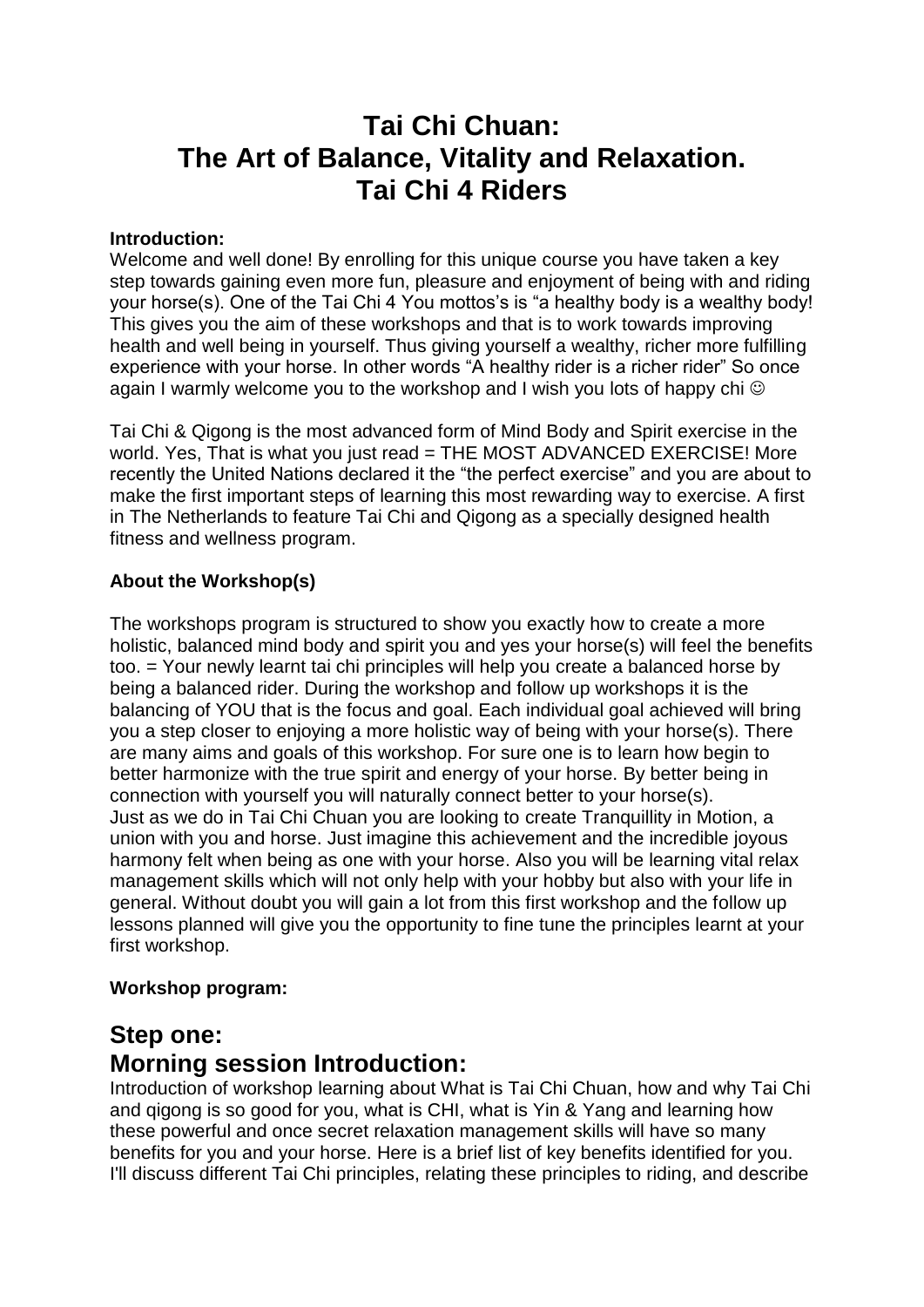some basic ways you can start adding some Tai Chi practice to your horse riding skills and routine. Is it difficult at first = yes. Yet as Rome was not built in one day you will might hear a lot of information but you must know that all is done step by step. Its about you! So if you feel the need to you must please ask questions.

The morning session you train without your horse. Once learnt you can practice your horse riding in your own back garden by doing your new postures, forms and exercises designed to improve breathing technique, balance, stance and listening skills. So a tai chi warm up becomes an integral part of your away from your horse preparations for when with your horse. Remember, the horse is more advanced in listen skills so we better start catching them up! During the afternoon you will be carefully guided and instructed by both the instructor and myself. Here I will be watching and coaching you to keep to what you have learnt in the morning. That brings you to:

# **Step 2:**

## **The following skills will be studied during the morning session and be watched closely to check there application while you are on your horse!**

Action: Getting moving. The morning session you will learn various special selected Tai Chi moving qigong's performed , , walking, standing in fixed feet position and stepping routines. Standing still like a tree mediations and also training with a partner work known as Pushing hands. Here are the key principles you will be introduced to and focus on throughout this and all future workshops:

**Listening skills.** That is to learn the importance of listening through all our senses with key focus being on the alignment and listening from your three dan tien's centres. Your upper centre **The head**, your middle centre **your heart** and your lower centre your **lower abdomen**.

Listen skills are developed by the focus on your understanding and appreciation of FEEL, In Chinese it is called "TING". The free flowing movements you will learn as you practice tai chi will bring benefits for you, the rider and your horse will benefit by because he also feels better as a result. We often think of listening as responding outside of you sounds. Yet in Tai Chi you learn to listen to your inner self and quite literally you communicate in your mind body spirit world by applying a relaxed and alert awareness. This listening with feeling will have an enormous positive impact on your way you are with your horse and yes other humans to.

### **To learn how to truly relax!**

A relaxed rider allows the horse to be himself and allow you the ability to know your horse better. To put it another way you want your horse to stop coping with you and start carrying you! If he is having to cope with you then he will not do well under this hard work pressure. However you can learn how to better care and carry your own emotions you will make his job much easier to do what is natural for him and that is carry you.

When relaxed in Tai Chi we say one's body is still and quite yet highly alert. Anyone experiencing a noisy, tense conversation you will quickly see how difficult and draining this is. One then realizes that when one relaxes the listening is much easier.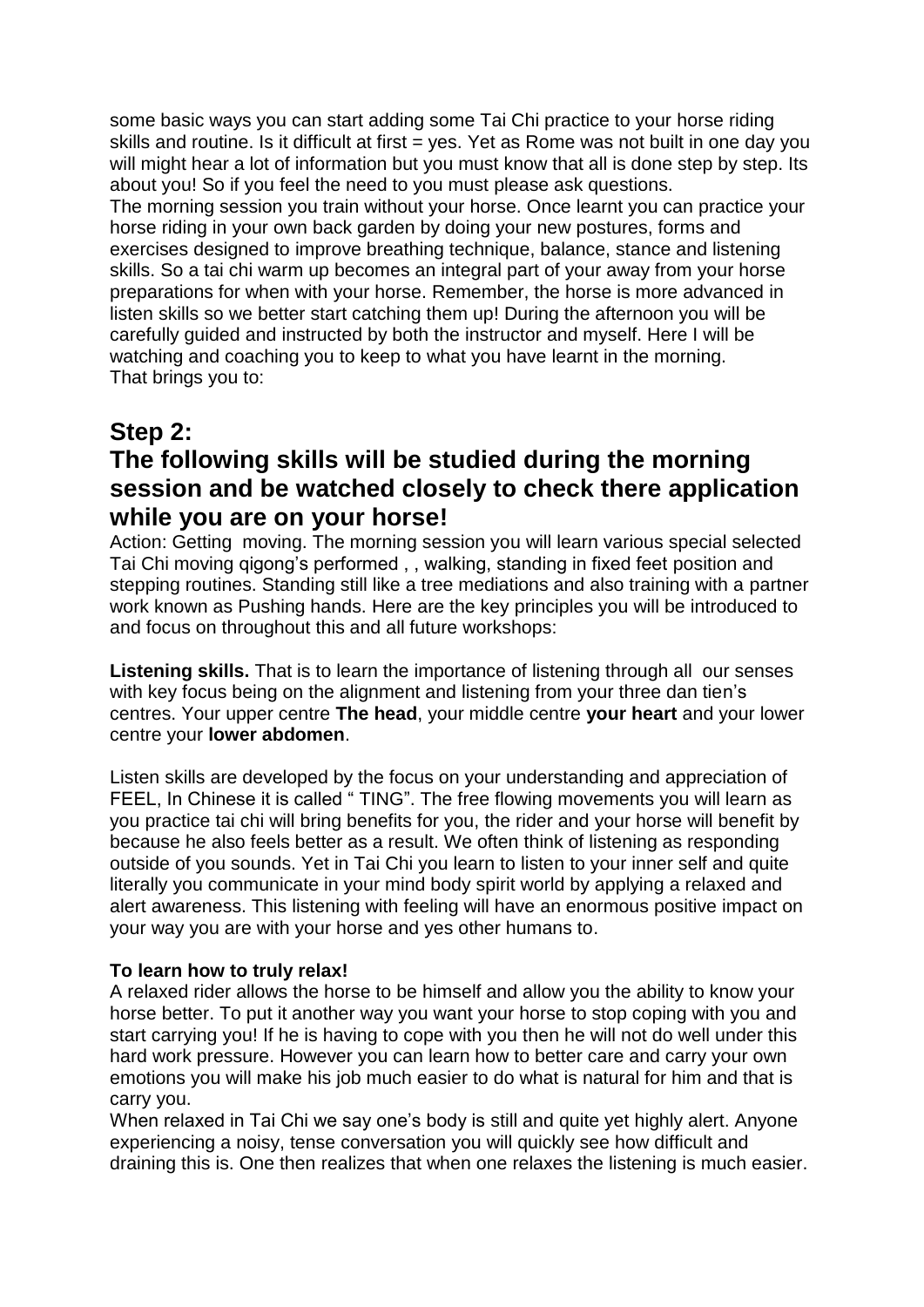So being relaxed is vital to gain true understanding of your horse and indeed other riders near to you. Relaxation increase your natural reflexes.

Just like in Tai Chi pushing hands you the rider will benefit from relaxation as all moves of your horse are being adhered to and reacted appropriately to. Lilian my partner who owns 4 horses and a expert Sport massager specialising with horses explained to me that If your horse pulls away fast= Yang you must first have a Yin go with the sudden flow only then and only then can you redirect the horse. Failure to do this and panic pull back to quick may well lead to bigger problems on the next pull. For the rider this will mean being able to feel what the horse is giving or taking. Just like us humans we like being listen too. Your horse is no different! Your quietness will be shown in him taking more appreciative notice as your body speaks to him.

- A quiet still rider. Creates a quite still horse freeing you both up from unwanted limitations.
- The old saying I once heard was we have two ears and one mouth, so we should use our ears twice as much as our mouth. In this thinking one can say that we have four limbs (two legs and two arms) so we should use them to listen four times more than we speak with our one mouth. Now your body is the largest mass when compared to rest of body so it your body centre has the biggest listening and when required speaking task than any other part of the body. So listen, and move from your body centre. Like in today's world of conflict we often find we need a good mediator. You have that mediator it is your tan dien (body centre point just under your navel) this master centre of your whole body is were all relaxed movement starts and concludes with total body connection.

Your horse is a secret tai chi master! For example it is clear they are master of observation skills in that they listen, feel, think and act on our aids and body movements, this is known as "ting". Their amazing "Ting" master skills is their way to protect and survive in the wild. Its is this very natural ability of TING that riders and non riders can learn so much by simple being in their company.

**Step 3:** Afternoon session: The practical applications what you have learned during the morning and doing so with your horse. This is done with the close guidance and instruction of the horse riding instructor. Non riders attending can watch and listen to the coaching being given and of course safely mimic what they are seeing whilst watching from outside the horse training area.

The workshop comes to an conclusion with a few warming down exercises and teambuilding and fun moving gigong. To wave us all off  $\odot$ 

Before you leave for home you will have some time to chat to fellow students and reflect on the days training, ask any questions you may have and finish off with a drink or cup of tea.

### **Throughout the day you will learn BREATHING**

In Tai Chi Chuan, when doing Tai Chi the whole relaxed body movement and mindfulness together with correct breathing technique lowers heart rate and enables us to take in up to 20 times more oxygen than in the normal breathing pattern. Note! It is not just good correct breathing that is important its is to know how to combine your breathing with your relaxed movement. Breath on its own, will not lower your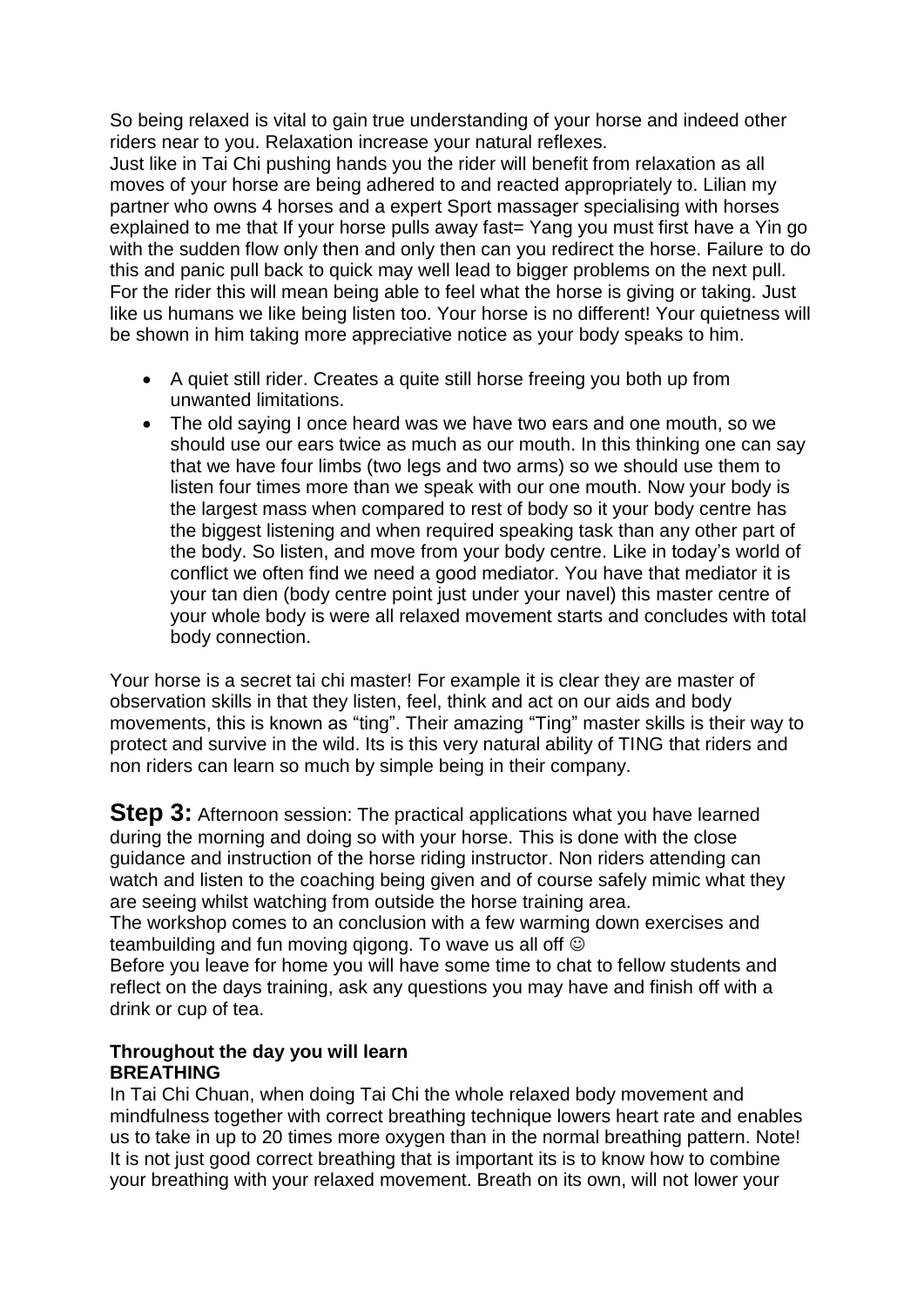balance and improve your stances. It is the good breathing when combined with correct body posture and alignment that you feel and get the grounding benefit. Some know how to breathe correctly, but despite this knowledge it is quickly apparent that they are easily moved of balance as the breathing is not connected in a relaxed way to the rest of you body. You will learn natural deep breathing. A much ignored part of western exercise programs.

### **CENTRAL EQUILIBRIUM or your ability to have good balance**

Being rooted, but with the ability to change your position and move at incredible speed with inner stillness, are important integral aspects in tai chi chuan. I understand that these qualities are also essential skills for riders. Having a good awareness of your centre of being balanced from this centre is vital in Tai Chi. This centred balance will allow you to natural make movements and quickly adjust to your various body and limb positions in harmony with your horse or to redirect him in a harmonious way. Allowing the horse to work to their maximum potential. Just like tai chi you get maximum results from, minimum effort.

When training horses we are constantly working on many different minute details on body positioning, body movement and precise limb movements. I have come to understand The way the horse is moving and how the horse is balanced can be felt through the sensitive riders body. The inner part of your legs are in TCM Yin and interestingly have the task of steering the your horse by your legs listening skills (yin) and directional action skills (Yang) About from your mind and spirit the only other part touching / connecting with the horse is your hands and fingers. The hands and fingers in particular are used as a vital listening device on the rein, to feel how the horse is balanced and how or were the horse is moving. Being centred will allow you from this good base camp be able to watch the body language of your horse but to create balance with the horse we must first have balance in the rider. This is were your Tai Chi and qigong training will be needed.

With good ability in ting, listening skill when combined with having a good central equilibrium you can be described as being finely tuned. Like a radio, your fine tuning will be heard by the horse. Consequently the horse is being finely tuned as they are being ridden. A finely tuned rider or horse, in balance, calm and connected will make a "good sound" just like a well tuned radio! It is from these principles that your riding skills can executed with even more proficiency.

### **Importance of being grounded:**

The healing and martial arts principals of Tai Chi & qigong will assist you to become a more subtle, flowing, free, relaxed, connected and effective rider.

By definition Tai-Chi is a Chinese system of physical exercises designed especially for self-defence and meditation. It focuses on being content and in balance, achieving yin and yang. This is accomplished through correct diaphragmatic breathing, which centres the body's gravity into the pelvic core, releasing tension and having good positioning and aligning. To be grounded one must be relaxed, its is as simple as that.

Horses are intuitive animals, so as a rider who is grounded and skilled in tai chi principles "The Art of Tai Chi Chuan" walks up to them the greeting and time together will automatically be improved, even before they get into the saddle.